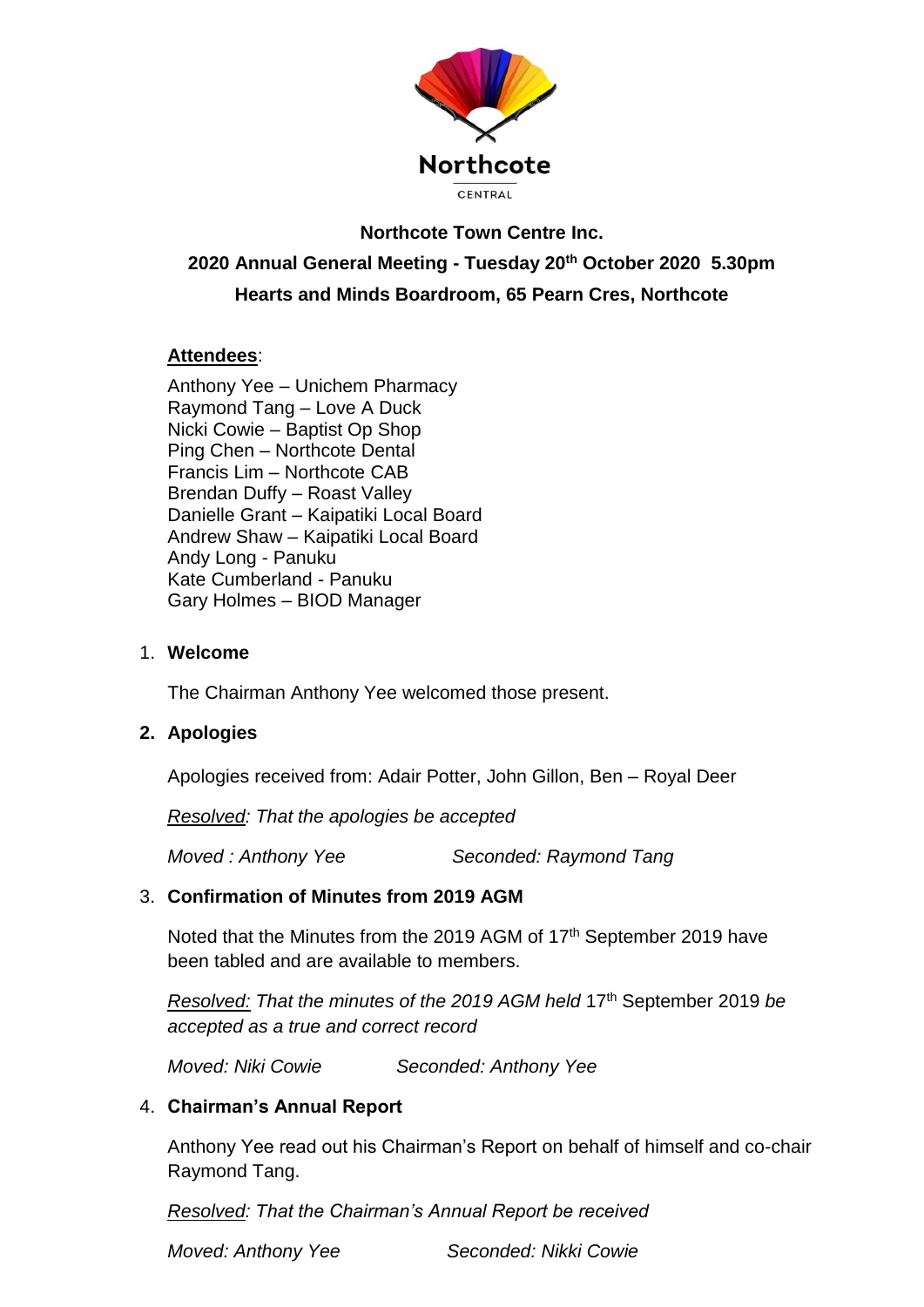### 5. **Adoption of Audited Accounts**

Note that the audited accounts for year ended 30 June 2020 have been tabled.

*Resolved: That the audited accounts for year ended 30 June 2020 be adopted* 

*Moved: Anthony Yee Seconded Niki Cowie*

### 6. **Adoption of indicative Budget for 2021/22**

Noted that the indicative Budget for 2021/22 has been tabled. This is an annual requirement of Auckland Council to confirm an indicative budget for the following financial year. Note an increase of 4% was proposed to the existing BID targeted rate taking it to a new amount of \$125,000

*Resolved: That Northcote Town Centre Incv notes the indicative budget for 2021/22 and confirms the BID targeted rate of \$125,000 for the financial year beginning 1 July 2021 (increase of 4%)*

*Moved Anthony Yee Seconded : Niki Cowie*

# **7. Adoption of Strategic Plan**

Noted that an updated Strategic Plan for 2020-2025 has been tabled.

*Resolved: That Northcote Town Centre Inc. adopts the updated 2020-2025 Strategic Plan.*

*Moved Anthony Yee Seconded : Niki Cowie*

# **8. Election of Executive Committee Members**

Our constitution requires us to have an uneven number, between 7 and 11 and nominations were called for from the floor.

*Resolved: that* **Anthony Yee, Nicki Cowie, Raymond Tang, Alex Yang, Jay Patel, Brendan Duffy, Ping Chen ,** be *confirmed as members of the Executive Committee for 2020/21.*

*Moved: Anthony Yee Seconded: Ping Chen*

In addition to the above, it was noted that Andy Long was representing Panuku Development and Danielle Grant was representing Kaipatiki Local Board both as non-voting members.

# **9. Appointment of auditor**

*Resolved: that William Buck be appointed as auditor for year ended 30 June 2020.*

*Moved Anthony Yee Seconded Brendan Duffy*